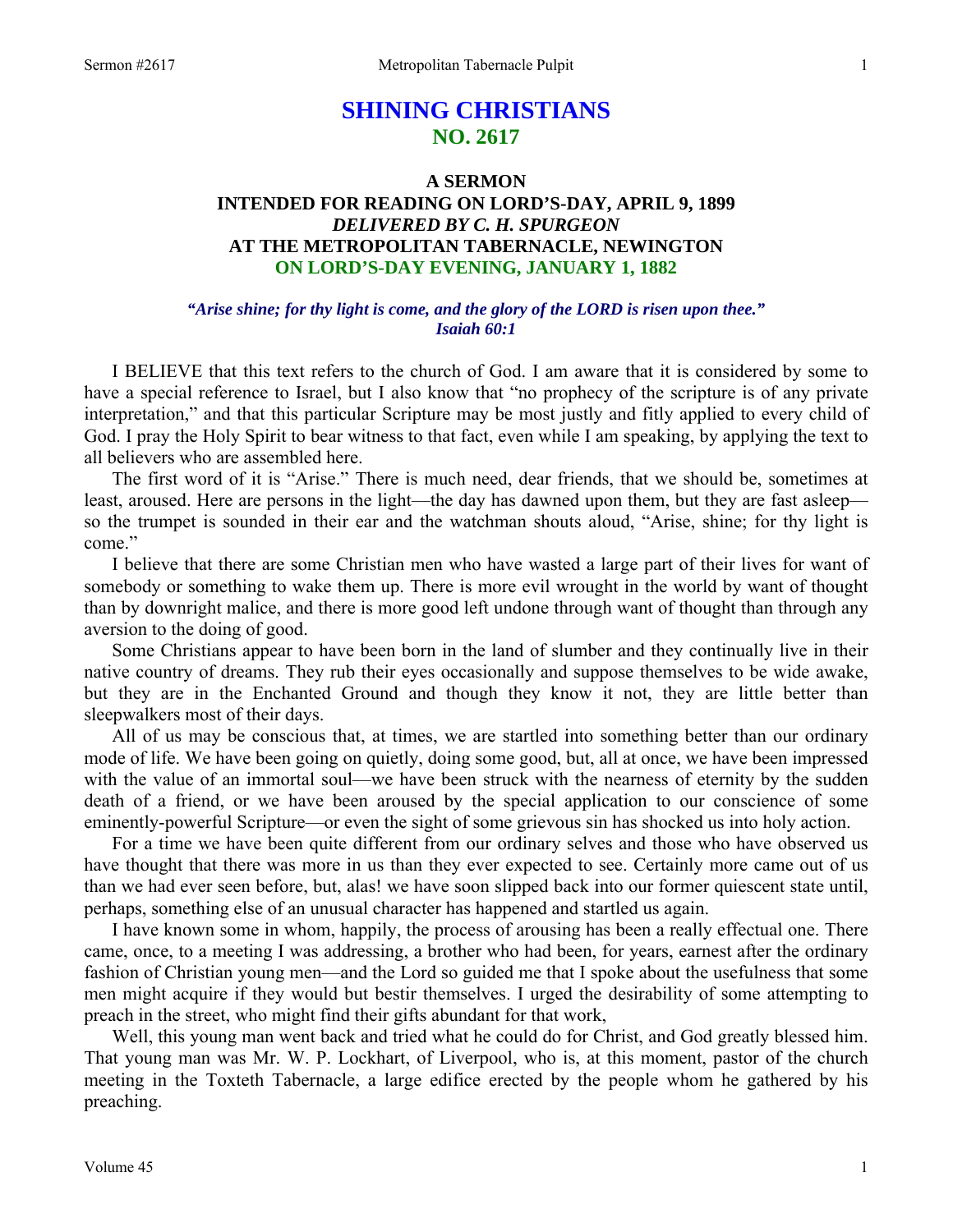Our friend has, with much acceptance, occupied this pulpit and been of great service to our denomination. But, if it had not been for God's awakening him under that particular address, he might have remained just the ordinary trader that he was, serving the Lord in a very proper way, but nothing noteworthy might have come of it.

I wonder whether there is anybody here who needs, as it were, to be dragged out and impressed into the service of Christ—some brother, perhaps, from Liverpool, or Manchester, or Birmingham, or Glasgow, or from this great London itself—someone who is "not slothful in business," yet not "fervent in spirit, serving the Lord." Such a man may be, really, a fine fellow with great capacity, but most of his talent is latent and dormant so far as the work of Cod is concerned.

My dear friend, you have been sluggish quite long enough. Is it not time for me to cry to you, "Arise," and is it not time for you to lift yourself up from that couch of indolence, and say, "Yes, I have been hearing sermons for a good long while. I have been a member of a Christian church and have been attending communions for many years. It is high time that I ceased from sloth and began to do something to show that God is with me and in me. And by His grace, so it shall be"?

Happy will the preacher be if that shall be the result of calling your attention to this first word of the text, "Arise." We all need to hear the clarion call of Charles Wesley's hymn,—

> *"Soldiers of Christ, arise, And put your armour on, Strong in the strength which God supplies Through His eternal Son."*

It is high time that all of us did arise. "Let us not sleep, as do others." Loved by our God from all eternity, predestinated unto everlasting life, bought with the precious blood of Jesus, helped by the Spirit of God, and indwelt by Him, it is, indeed, time that we did something worthy of our pedigree, something worthy of the price with which we have been bought, something worthy of the love which set us apart unto itself before the world was.

I have no doubt that I am addressing some who do not lack grace—God has given them that. They are not without a saving knowledge of the truth—they do know Christ, but what they need is somebody to start them on a higher and nobler career. There are some who are just like Elijah's sacrifice, with the wood all laid in order on the altar, and the bullock on the wood. O Lord, send the fire from heaven, that the sacrifice may be completely consumed! Let the man be given to you as a whole burnt offering unto the Most High! It may be that this poor weak hand may strike the match that shall set that sacrifice on a blaze. So may it be, and God shall have all the glory!

The text says, "Arise," but then it goes on to say, "Arise, shine; for thy light is come, and the glory of the LORD is risen upon thee." In these words I see three things for me to do. First, *to remind you of your privilege—*"thy light is come." Secondly, *to rouse you to your service—*"Arise, shine." And then, thirdly, *to rally you to your work*, by a few remarks which the context will suggest.

**I.** I am speaking now only to the people of God. There are some of you whose light has never come, but you are in darkness even until now. The Lord have mercy upon you, but to God's own people who have believed in the Lord Jesus, this is my first message, REMEMBER YOUR PRIVILEGE. Your light has come.

Recollect, first, *out of what darkness that light has delivered you*. You are no longer in the darkness of sin, the darkness of spiritual ignorance, the darkness of spiritual death. Neither are you any longer in that darkness of distress and despair which might be felt. You are now in the light, but think a little while of what your state of darkness used to be.

It is not so many years ago that there was a young man who did not know his right hand from his left in spiritual things. He put darkness for light, and light for darkness, bitter for sweet, and sweet for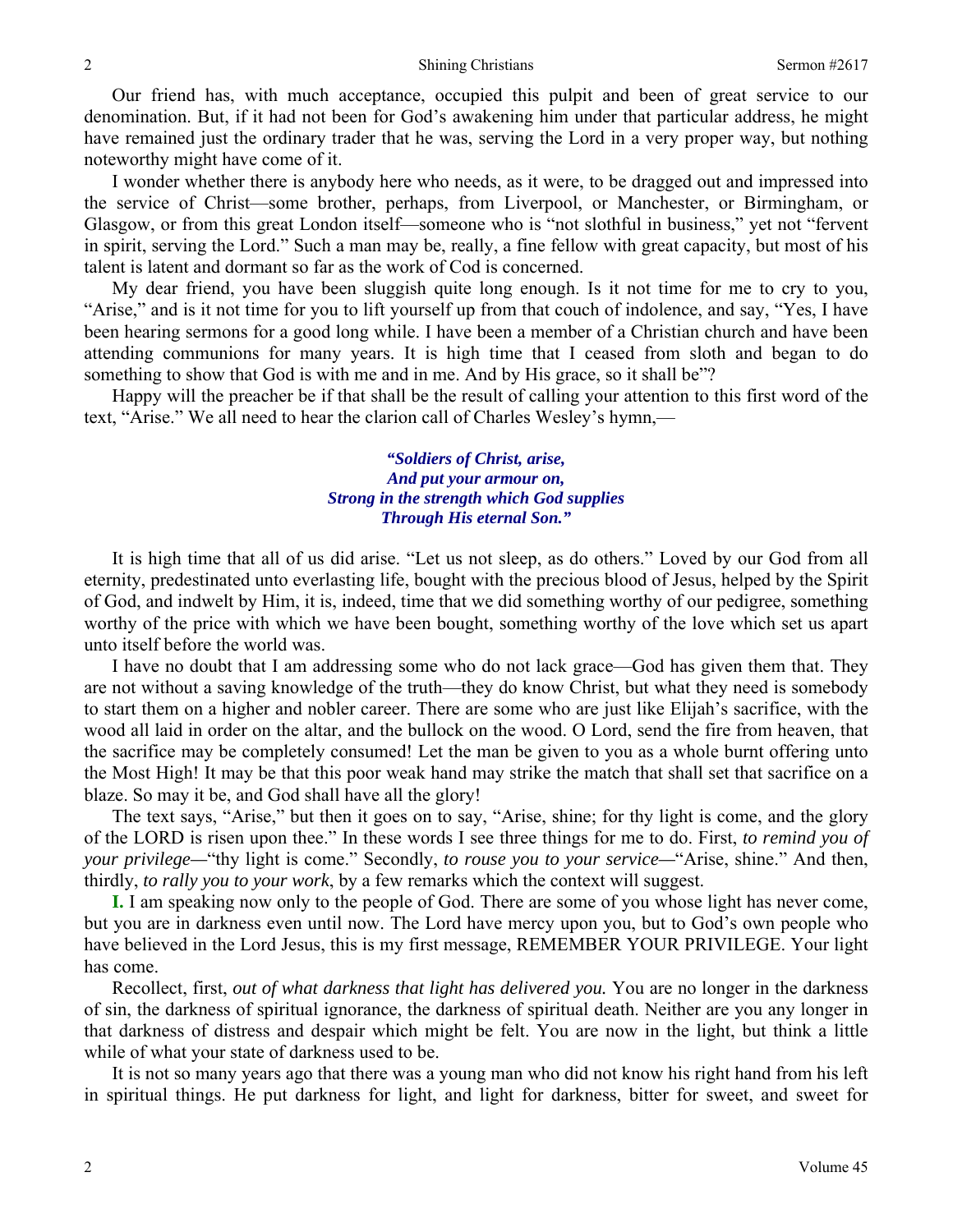bitter—but that man, not as young now, knows the Savior—he has learned the evil of sin and he has rejoiced in all the delights of pardon.

Was that young man yourself? If so, you may well prize your present privileges. It is not so long ago that there was a man who was in the darkness of soul-agony. His sin was heavy upon him. God's hand pressed him till all the moisture of his being seemed to exude and he was like a plant withered in the long droughts of autumn. He cried to the Lord, but for a while he received no response to his petitions. He begged for mercy, but it did not come.

Now, that same person is sitting here, thankful that he is pardoned and that he knows how he has been delivered from the wrath of God, and he blesses that Divine Substitute who took upon Himself his sin, and with it that sin's penalty, and so delivered the guilty one from the wrath to come. Oh, what a change there is in that young man!

That young man is yourself, is he not? Sister, it has been the same with you, too. Oh, what a difference there is between the knowledge which God the Holy Spirit has imparted to you—and the blindness in which Satan held you captive! Oh, the difference between the misery into which conviction and despair had brought you—and the peace and restfulness which you feel at this moment through faith in Jesus Christ your Lord and Savior!

Is it not true that your light has come and do you not bless God for it? Oh, methinks you must do so and that you will use that blessed fact to help me in my argument when I come to enforce the lesson of the text—"Arise, shine; for thy light is come." If God has given you light out of such horrible darkness, it well becomes you to shine to His praise as brightly as ever you can.

Please notice, next, that *this light, which God has given you, is His own glory .* "And the glory of the LORD is risen upon thee." Oh, but that is wonderful—that God would not only give us light, but that that light should be His own glory. Creation is a part of God's glory, but it is only a moonlight glory compared with that of redemption.

God, in the gift of Jesus Christ, displayed the whole of His nature. Creation is not a canvas large enough for the whole image of God to be stamped upon it. Byron speaks of God's face being mirrored in the sea, but there is not space enough for the face of Deity to be fully reflected in the broad Atlantic, or in all the oceans put together.

The image of God is to be fully seen in Jesus Christ, and nowhere else, for there you behold attributes which creation cannot display. Creation can manifest love, power, wisdom, and much else, but how can creation manifest justice, and justice lying side by side with mercy, like the lion and the lamb? It is only in Christ that you can see this wondrous sight—God hating sin with perfect hatred, but yet loving sinners with much more than the tenderness of a mother towards her child.

It is upon you, dear friend, that this light of the glory of God has fallen. In your history, in your case, the glory of God's attributes has been illustrated. You have seen it yourself in a measure and others are also to see it in you. Your light has come, the glory of the Lord has risen upon thee. Henceforth, God's glory is to shine through you, and in you, and by you, and through you, God shall manifest Himself to angels and principalities and powers in the ages yet to come.

I confess that I am talking about what I do not fully understand. I am quite out of my depth here. I see the light of the glory of God in the face of Jesus Christ, but to describe it is quite impossible. When first I saw the electric light, if you had asked me what it was like, I could have only told you something about its candle-power or its brilliance in comparison with gas, but I could not have made you understand it.

But what is the electric light compared with the glory of the sun to one who sees it for the first time? And what are all the suns that could ever be created compared with the wondrous blaze of the glory of God? Yet such a marvelous light as that has fallen upon you, my brother, my sister—"the light of the knowledge of the glory of God in the face of Jesus Christ."

There is also this blessed thing to be said about this light—*you will never lose it*. I dwell upon that thought for a minute, that you may rejoice in it. Read the thirtieth verse, "Thy sun shall no more go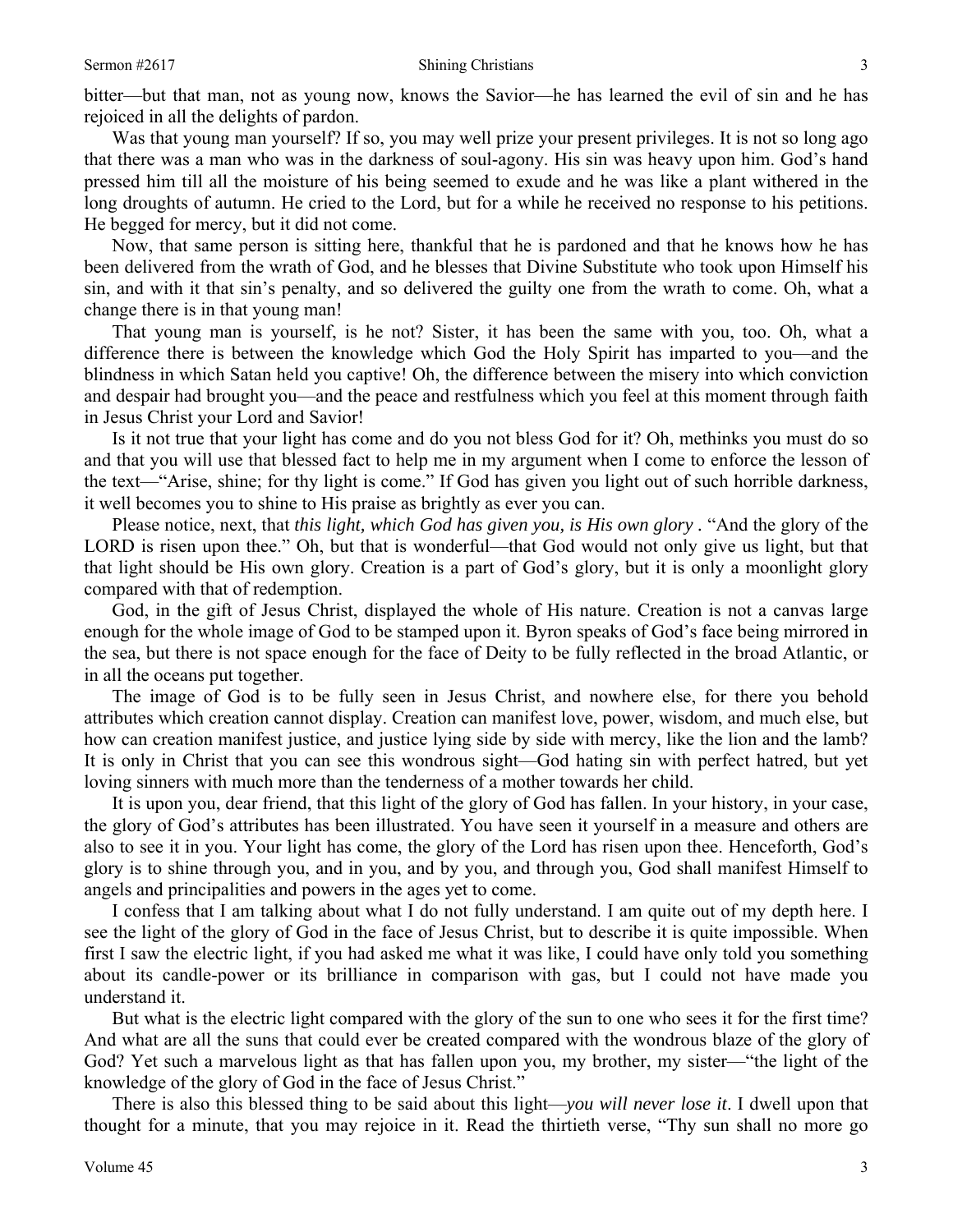down, neither shall your moon withdraw itself: for the Lord shall be thine everlasting light, and the days of thy mourning shall be ended." The light that God has given you will never be taken away from you.

Ah! you have feared a good many times that it would be, but it never has and it never will be. You have put your hand before your eyes and then you have thought that the sun was blotted out, but it was not. Clouds have sometimes arisen between you and your God, but the light of His everlasting love has gone on shining all the while, and so it always will.

We bless God that we have not to preach to you of temporary salvation, a salvation that saves people for a quarter of a year, or that saves them for a few years, and then away they go back again to the world. Nay, nay, our comforts may be slower in the making than are those of others, but they last when they are made, for they are made by the grace of God.

We are not saved by a sudden jump into something—we know not what—but by a new creation, by a new birth, by a total and radical change. Now, if the light of God has risen upon you in that way, so as to change your very heart and the whole nature of your being, that light will go on shining forever. Just drink in that thought.

You have, by grace, laid hold of that which you will never lose. And One has laid hold of you, who will never let you slip out of His grasp, for it is written, "My sheep hear my voice, and I know them, and they follow me: and I give unto them eternal life; and they shall never perish, neither shall any man pluck them out of my hand."

I must not get on that glorious theme of the final preservation of the saints, because it is one that always sets my heart leaping with delight whenever I turn to it. But I protest to you that if you take away from me the doctrine of the final perseverance of the saints and all that is involved in it, I have not anything left that is worth keeping. I should not care about the Gospel if that essential feature of it were gone.

That truth seems to me to be the very soul of it—everlasting love making an everlasting covenant and taking the objects of that everlasting love into everlasting union with Christ, and giving them everlasting life by virtue of that union with Him. So, believer, that light of yours will never burn out—it shall shine on forever and ever. "Thy light has come" and it shall never go away. Oh, joy, joy, joy! Let God be praised continually for such a blessed gift as this.

Now I must leave that part of my subject, only asking you to turn it over in your minds and to rejoice if the text is true of you, "Thy light is come." I wish that some here, who have been in the dark till now, might know it to be true in their case, and each one be able to say, "I do believe. I will believe in Christ Jesus as my Savior." If you do, your light has come.

**II.** But I am going to speak further to those who know that their light has come. Dear friends, as soon as ever you have received this light of the glory of God—this very same light that makes heaven what it is—this light which never will be dim and which you will never lose—I want to push you on to my second point, which is this, TO ROUSE YOU TO SERVICE.

"Arise, shine; for thy light is come." A man cannot shine if he has not any light, but as soon as ever he has the light, what is he to do? Why, shine, of course. He must not put away his light as in a dark lantern, but the moment he receives it, he is bound to show it.

First, my dear friend, since your light has come, shine *by holy cheerfulness*. I am very sorry whenever I meet with Christians who have no joy. I am most of all vexed with myself whenever my own joy burns dimly, for we who have the light of the glory of God ought to have shining faces. We have been forgiven. We are God's children. We are on the way to heaven. Then, surely, if anybody's mouth ought to be full of laughter, and if any tongue should be tuned to sweetest music, it should certainly be ours.

There are none who have such a right to lead perfectly happy lives as Christians. I know that there are some who I cannot doubt are good people, but who are a very surly sort of folk. Dear hearts, they will be all right when they get to heaven, but I would not like to meet a heaven full of them if they are in heaven as they are here.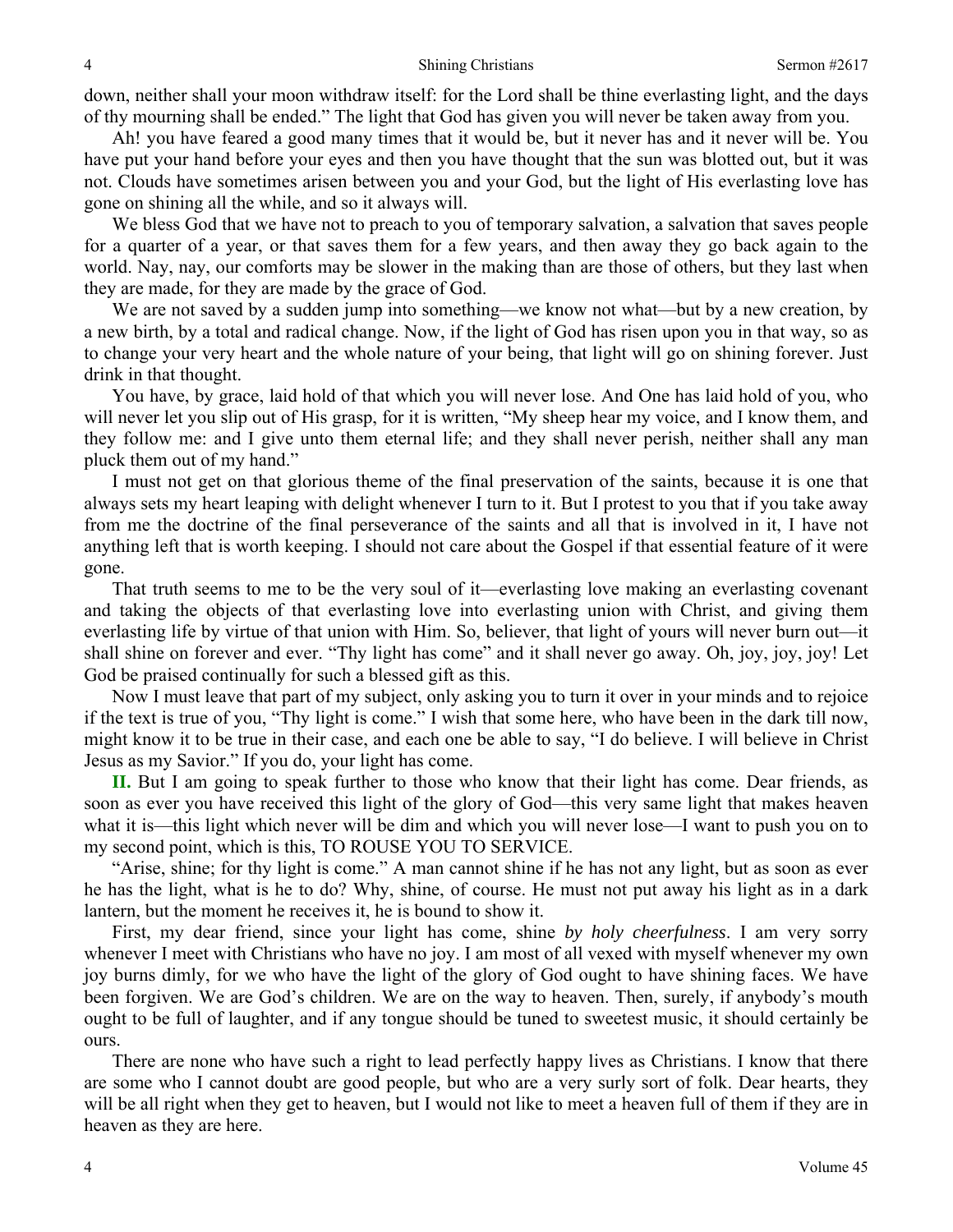There are some persons who never can be content. Providence never pleases them. The weather is always wrong. Their dinners are always ill cooked—nothing goes right, nothing has gone right with them for years—and they are very snappish and snarling.

This style of living will not do, my brother. "Arise, shine." I would like to lay those words on your breakfast plate tomorrow morning. Before you go out to business, put this passage between two pieces of bread and butter, "Arise, shine; for thy light is come." It may be that you will wake up in the morning rather gloomy and you will say to yourself, "I have to go out and battle with the world again."

Take this text, "Arise, shine; for thy light is come," and say to yourself, "I must shine. Come, come, come, come, come. I must not let myself get down in the dumps, I must not begin the day mourning. God has given me light, so I must and I will shine to His praise and glory." May God help you to do it, for that is one way in which we can adorn the Gospel of Jesus Christ our Savior, by the cheerfulness of our deportment.

The next way of shining is *by a gracious godliness*. True Christians ought to shine by their lives. The stars do not say anything, but they keep on shining. Did you look up at the sky, the other night, and see Jupiter hard by the moon and Saturn apparently just a little way off? There has been a wonderful beauty about various planets during the past month—perhaps never was the sky more interesting than it has been of late, but never a word was said among the shining bodies in the heavens.

I kept company with the pole star, I think, for twelve long hours. As I was traveling home from the South of France, I kept on seeing him out of the carriage window. He never said a word to me all the time, but one thing he did do, he continued shining. And I also gazed at all the stars of Ursa Major, as I remained wakeful the whole night long, but not a syllable did they say to me. They do not need to speak, for they shine.

In like manner, you Christian people who cannot talk—the women especially—I mean that you cannot preach, you are not allowed to preach—I want you to shine. Some people seem to think that there is no shining without talking, whereas the very best shining is that of Christian women, who, if they have little to say, have a great deal to do.

They make the house so bright with heavenly grace and decorate it so sweetly with the flowers of their cheerful piety, that those round about them are won to Christ by them. Therefore, shine, dear brothers and sisters, by your gracious godliness, for so you will bring glory to God.

Then, thirdly, shine *by zealous earnestness*. We do not often meet with people who are too much in earnest. I can only thank God that I hear, in certain places, an outcry against fanaticism. We have been such a long time without it, so we may be almost glad to have a little of it, especially as the so-called fanaticism is probably only zeal thoroughly aroused.

If there are some people who seem to be wildly enthusiastic, let us imitate them. We have had so much slumbering, so much coldness, so much death, that we can put up with a little extravagance and excess. Still it would be better if, judiciously, one went steaming straight ahead in the service of God with a resolution never to be beaten, never to cease every earnest endeavor to make known the Gospel of Christ, and to reflect the light which has shone upon us from above.

Oh, for a zealous earnestness! May God pour it out upon this church yet more abundantly! May you go into your Master's service with all your might and main, and may the Spirit of God, as a spirit of burning, rest upon every one of you far more abundantly than in the past!

This would lead, dear friends, to your shining *by a secret bravery.* There are some dear people whom I must encourage to be a little more bold. We have some friends, here and there, to whom I could hint, only very gently, that they are quite forward enough, but there are many good people who always keep in the background. They might do so much for Christ if only they had a little courage.

Do, dear friends, break through the ice this year. If you have felt that you ought to do something for your Lord, and yet have never begun to do it, begin at once. Do you ask, "What is the best way to try to serve Christ?" Well, I think the best way is to do it. "But how should I begin?" Well, I would begin by beginning. "When shall I begin?" Begin now. This very hour.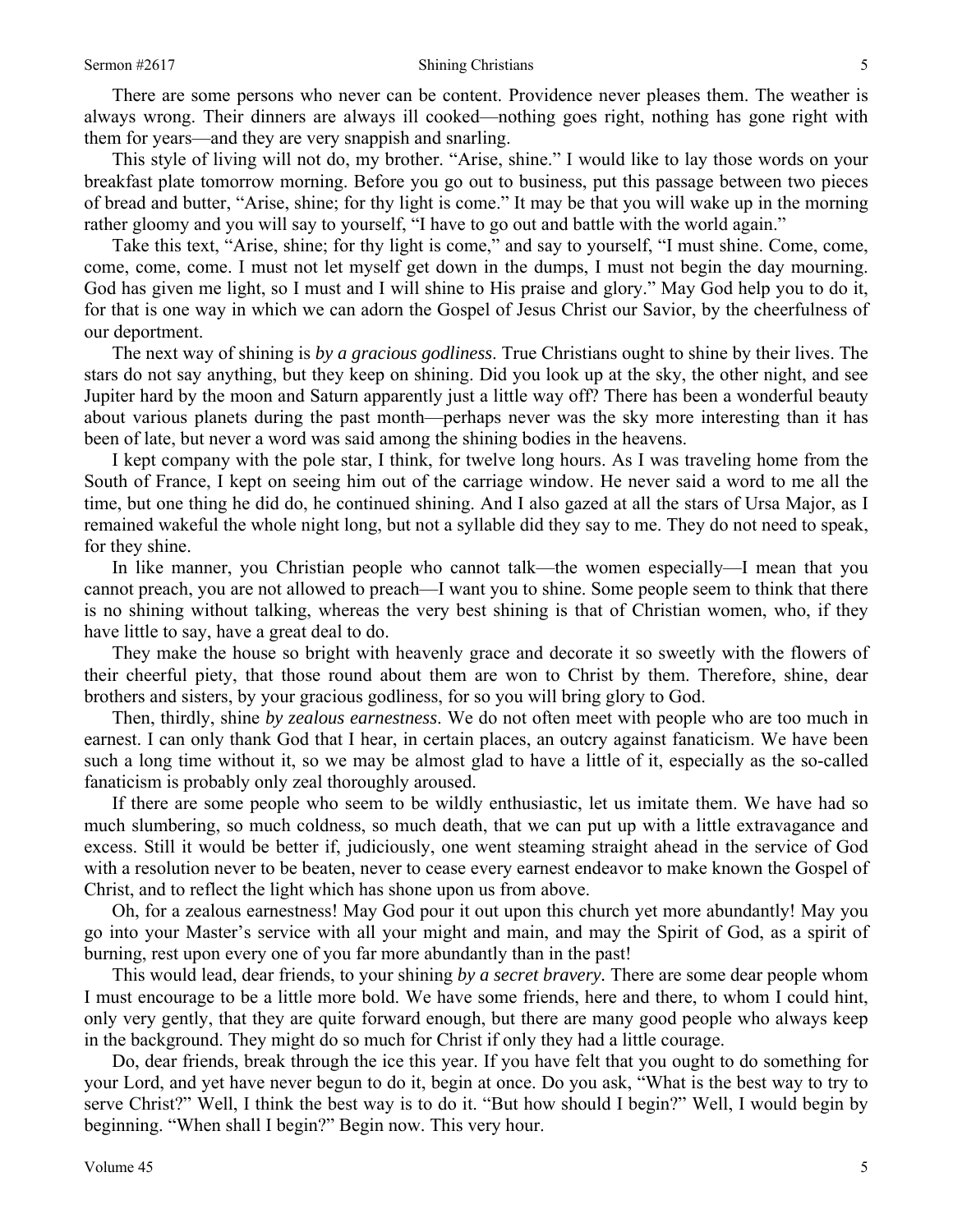"But in what way?" In the first way that comes to hand. "Whatsoever thy hand findeth to do, do it with all thy might," for our text says, "Arise, shine." If you have the light, emit it, distribute it, scatter it somehow or other. Have pluck—that is a plain English word, but I do not know how to put my meaning better. Have pluck enough to come out and be a Christian—do not forever be like a rat behind the wall, but come out and own yourself on Jesus Christ's side and promote the everlasting Gospel wherever you have the opportunity.

So runs the text, "Arise, shine; for thy light is come."

**III.** Now, in closing, I want TO RALLY YOU TO THIS SHINING BY ONE OR TWO ARGUMENTS.

And, first, *by the world's great need*. Read the second verse of this chapter—"Behold, the darkness shall cover the earth, and gross darkness the people: but the LORD shall arise upon thee, and his glory shall be seen upon thee." Oh, the darkness and the death shade over the people still! Over this London of ours there hangs a pall of deadly nightshade, a darkness that may be felt.

Then, little glowworm, even you must not hide your light! Sparks, tiny sparks, you that have but one little flash, you must not conceal it, for the night is dark, and the darkness deepens! The devil, drunkenness, and lewdness, Romanism in all its forms, false doctrine, infidel teaching, skepticism in a thousand shapes—all these make night hideous and further deepen the dense shades of darkness.

You who have the light—do show it. If it is not the light, say so, and abjure it. But if it be the light, in the name of the eternal God, good man, I pray you, let your light be seen! Arise, shine; for darkness covers the earth, and gross darkness the people.

Shine, next, because of *the great results that will surely come of it*. If all Christians were once to shine—and that means if *you* were to shine, and your next neighbor, and I and my next neighbor—and all of us were to shine, then it would come to pass that Gentiles would speed to the light, and kings to the brightness of the rising.

Then, from all lands, and from the sea, would converts come, till nations should crowd to Christ like flocks of doves flying to their dovecotes, and the church of God would be multiplied beyond all count. We often keep from work for Christ because we despair of its success. We neglect effort because we are afraid that effort will be useless.

Doubt no longer. He that bids you sow intends to give a harvest and He will bless your sowing if you will but sow in faith. We may well be encouraged to do so when we think such thoughts as these, "Shine, for thy light shall be seen; shine, for thy light shall be useful to save lives like a lighthouse on the rock—useful to direct others home, like the cottager's candle in the window to guide her husband to his resting place." Shine, then, because of the good that will come of it to the world.

Shine, next, because of *the great blessing that it will bring to the church*, for if all Christians rally to serve God as they should, then shall the church have the days of her great glory—"The glory of Lebanon shall come unto thee, the fir tree, the pine tree, and the box together, to beautify the place of my sanctuary; and I will make the place of my feet glorious. The sons also of them that afflicted thee shall come bending unto thee; and all they that despised thee shall bow themselves down at the soles of thy feet; and they shall call thee, The city of the LORD, The Zion of the Holy One of Israel. Whereas thou hast been forsaken and hated, so that no man went through thee, I will make thee an eternal excellency, a joy of many generations."

A shining church will be a happy church. If we do not shine, we shall be miserable. But if we will shine for Christ, we shall see great prosperity for the church of the living God.

And, best of all, we must do this because of the argument used in the twenty-first verse. I will not speak upon it, I shall leave it with you—"*that I may be glorified.*" It is God your Father who says that, it is Christ who has bought you with His blood who says it, it is the Holy Ghost who is your indwelling Comforter who says it.

There is no argument that eloquence could state, or that reason could suggest, that can have such force with a loyal heart as this—"that I might be glorified." Do you not pray, "Father, glorify thy Son"?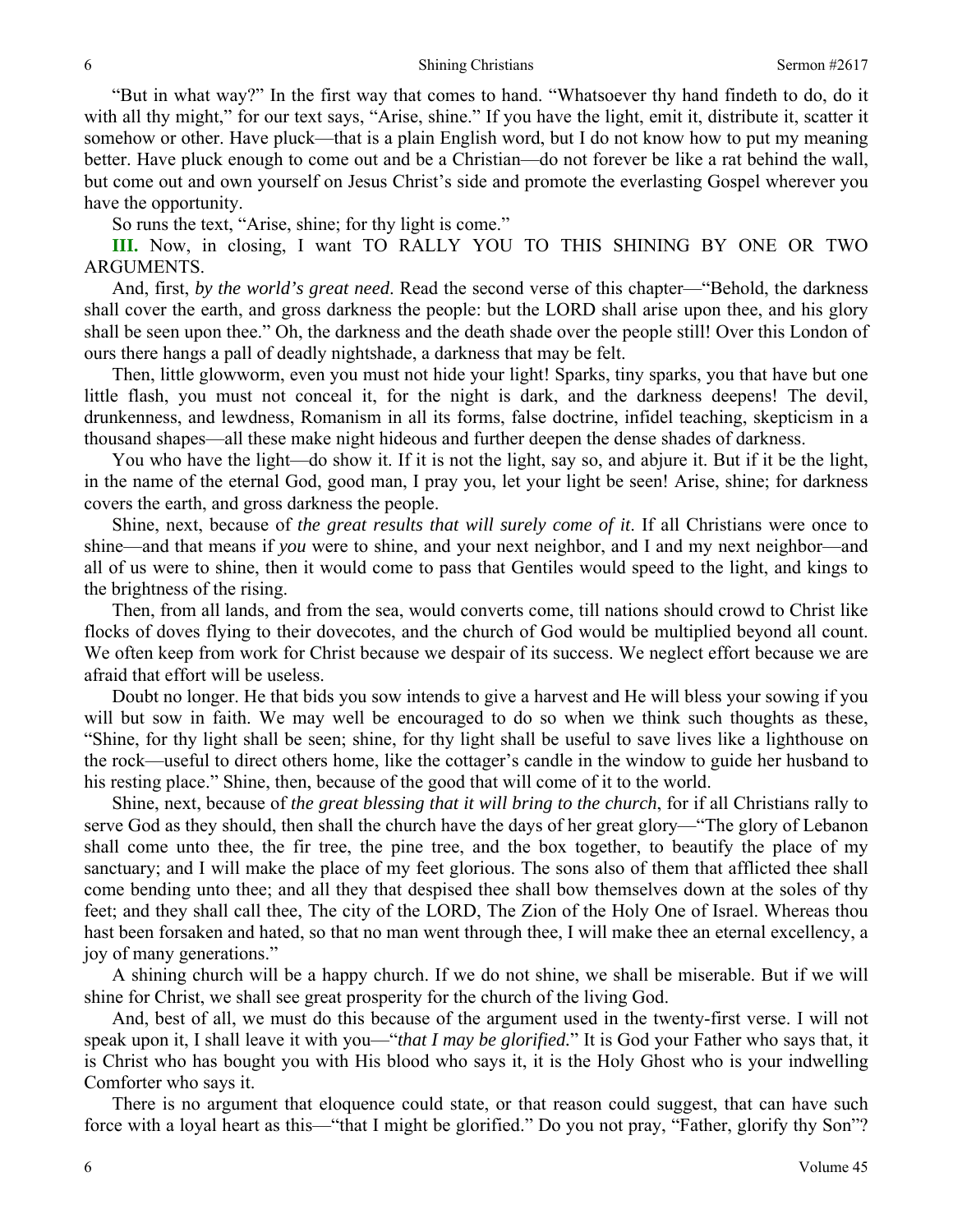Now, in the power of the Holy Spirit, prove the sincerity of your prayer by giving out whatever light God has given to you and since your light has come, arise and shine, as you have ability, from this very hour. The Lord grant it, dear brothers and sisters, to me and to you, for His name's sake! Amen.

### **EXPOSITION BY C. H. SPURGEON**

### *PSALM 103, ISAIAH 59:16-21 AND ISAIAH 60:1-16*

What more appropriate passage than the 103<sup>rd</sup> Psalm can we read, on this first Sabbath night of another year, to express the gratitude of our thankful hearts. I will only interject a sentence here and there, but let me beg all to try to worship God in the spirit while we once more read together the familiar words of this much-loved Psalm.

#### **Psalm 103:1.** *Bless the LORD, O my soul:*

O my soul, be not thoughtless and wandering, but give this holy hour to the sacred employment of praising and blessing your God!

### **1.** *And all that is within me, bless his holy name.*

Let every string of my heart be now touched by the fingers of the Holy Spirit, let every faculty of my being wake up to praise the Lord—"and all that is within me, bless his holy name."

### **2.** *Bless the LORD, O my soul, and forget not all his benefits:*

They are very memorable. They deserve to be "engraved as in eternal brass." To be forgetful of them will be a base form of ingratitude. Come, my memory, wake up. "Forget not all his benefits."

Here are a few of the choicest of the gems in this cabinet—the jewels are too many for me to exhibit them all.

### **3.** *Who forgiveth all thine iniquities;*

The Lord has done it and continues to do it—"who forgiveth"—not some of your iniquities, but all of them, so that you can sing, "The depths have covered them: there is not one of them left." Why, there is enough to sing of in that alone. We need never leave off praising God for that one mercy of sin forgiven—it is the first of God's favors and prepares us to enjoy the rest.

### **3.** *Who healeth all thy diseases;*

Many times has my heart had to sing about the gift from my God of this precious pearl, "who healeth all thy diseases," and some of you have also had occasion, in your restored health, to praise the Lord for this privilege. But, oh, to think that, every day, He is healing us of the great disease of sin—our very afflictions being, often, but the lancet and the knife with which He is removing from us the foul taint of evil! "Who healeth all thy diseases."

### **4.** *Who redeemeth thy life from destruction;*

You have a life that can never die, for He has redeemed it. Then, bless your Lord for redemption. If you do not sing for this cause, the very stones in the street will cry out against you.

**4.** *Who crowneth thee with lovingkindness and tender mercies;* 

What a crown! What gems bestud it! No gold or silver can ever equal this—"loving kindness and tender mercies." Every child of God is a crowned king—shall we not for this also sing aloud, "Bless the LORD, O my soul"?

#### **5.** *Who satisfieth thy mouth with good things; so that thy youth is renewed like the eagle's.*

If you enjoy sweet inward contentment and satisfaction with your God, you must praise Him, "who satisfieth thy mouth with good things; so that thy youth is renewed like the eagle's" With renewed strength, can you, will you, be silent? I am sure you cannot, but you must use all the strength that God has given back to you to His praise and glory.

**6.** *The LORD executeth righteousness and judgment for all that are oppressed.*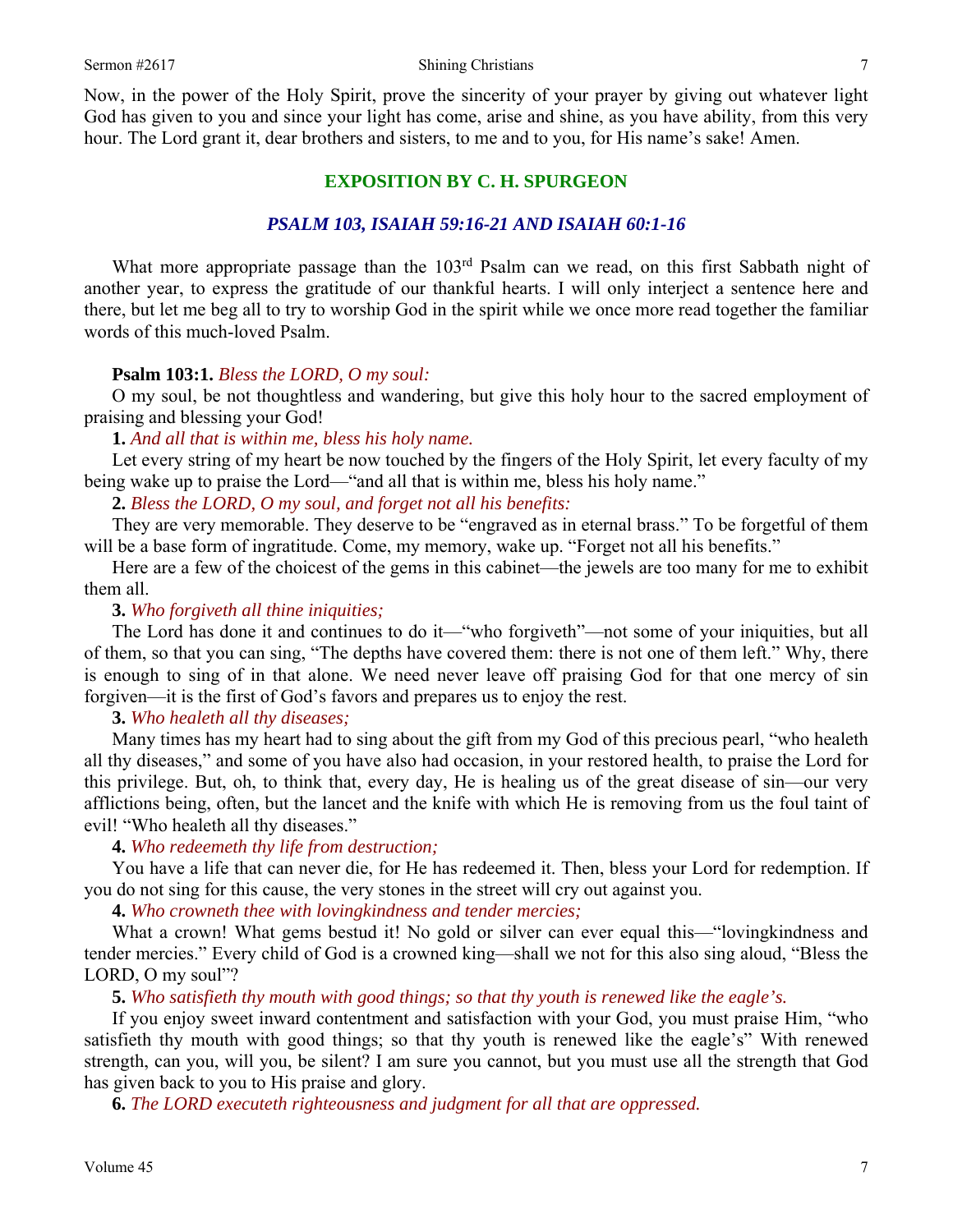Blessed be His name for this! He is the supreme Governor of the world and He will rectify all its wrongs in His own time and way. There is a great power that makes for righteousness and that power is on the throne. "The LORD reigneth."

**7-9.** *He made known his ways unto Moses, his acts unto the children of Israel. The LORD is merciful and gracious, slow to anger, and plenteous in mercy. He will not always chide: neither will he keep his anger for ever.* 

Let your heart keep praising the Lord as we read every one of these sentences, for there is a theme for everlasting music in each line of this Psalm. "He will not always chide," Hallelujah! "Neither will he keep his anger for ever." And again we say, "Hallelujah!"

**10.** *He hath not dealt with us after our sins;* 

Blessed be His holy name!

**10.** *Nor rewarded us according to our iniquities.* 

Forever adored be His longsuffering and His tender mercy.

**11.** *For as the heaven is high above the earth, so great is his mercy toward them that fear him.*  Therefore praise Him.

### *"Loud as His thunders, shout His praise, And sound it lofty as His throne."*

If He be such a God as this, you can never overdo His praises, it is impossible to exaggerate in your exaltation of Him.

**12.** *As far as the east is from the west, so far hath he removed our transgressions from us.* 

They are gone. They are removed to an infinite distance—they will never come back. It is not possible that they should ever again be laid to our charge.

**13.** *Like as a father pitieth his children, so the LORD pitieth them that fear him.* 

Do not stop the music of thanksgiving. Let your hearts, if not your voices, keep on saying, "Bless the Lord! Bless the Lord!" Oh, what pity you and I have needed! What tenderness and compassion! And—

### *"Such pity as a father hath Unto his children dear,"—*

such pity has God had upon us.

**14-16.** *For he knoweth our frame; he remembereth that we are dust. As for man, his days are as grass: as a flower of the field, so he flourisheth. For the wind passeth over it, and it is gone; and the place thereof shall know it no more.* 

As a congregation, we have had most grievous proof of this truth during the last two or three months. It has seemed to me as if everybody was dying. Our ranks have been thinned wondrously;—

### *"And we are to the margin come, And we expect to die."*

**17-19.** *But the mercy of the LORD is from everlasting to everlasting upon them that fear him, and his righteousness unto children's children; to such as keep his covenant, and to those that remember his commandments to do them. The LORD hath prepared his throne in the heavens; and his kingdom ruleth over all.* 

Do not believe the people who attribute sickness and death to the devil, and so try to make it appear that God has left His throne. He reigns still. He reigns forever, "King of kings, and Lord of lords, Hallelujah!" "Bless the LORD, O my soul!" "The LORD hath prepared his throne in the heavens; and his kingdom ruleth over all."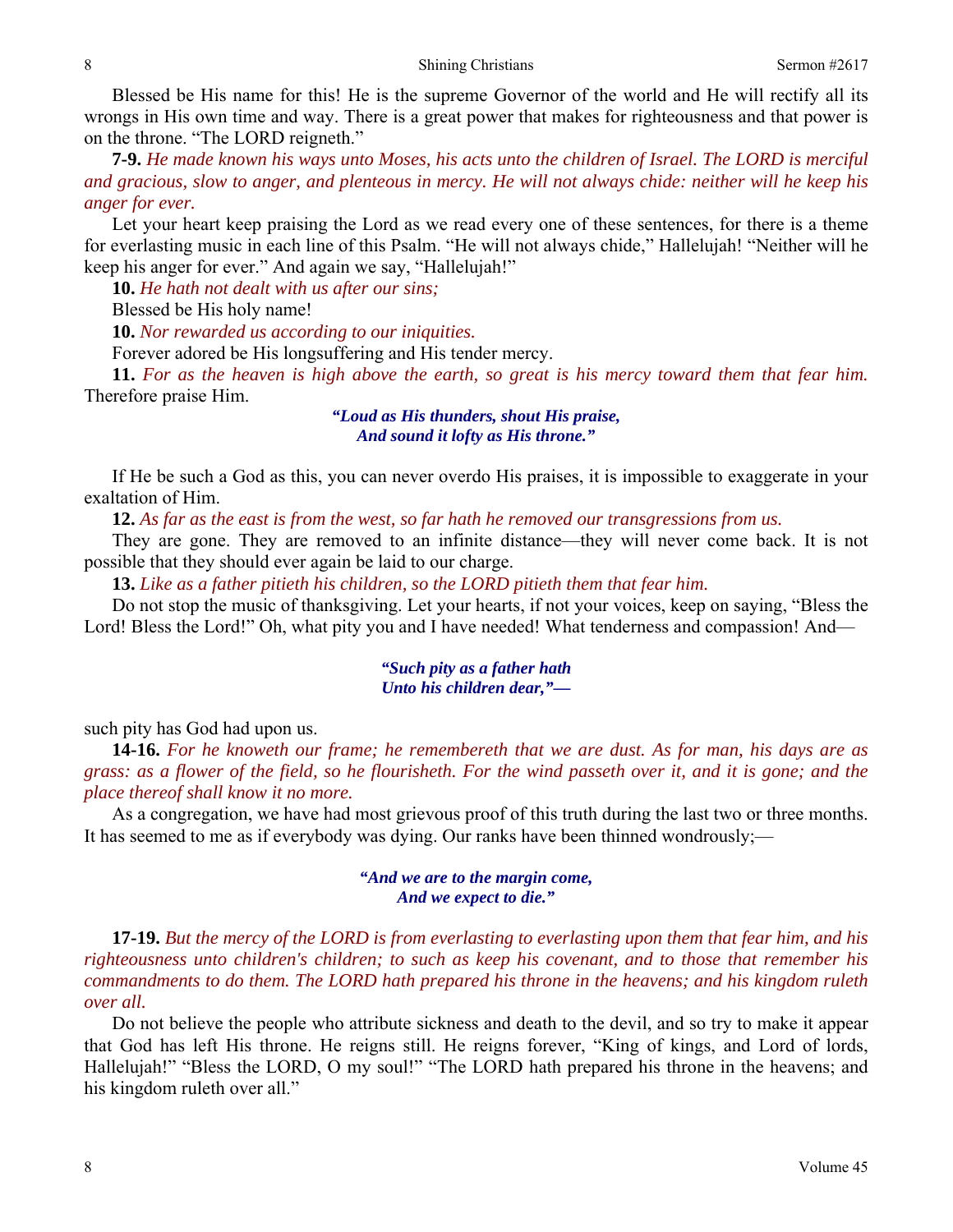**20-22.** *Bless the LORD, ye his angels, that excel in strength, that do his commandments, hearkening unto the voice of his word. Bless ye the LORD, all ye his hosts; ye ministers of his, that do his pleasure. Bless the LORD, all his works in all places of his dominion: bless the LORD, O my soul.* 

For well you may, O my soul, for the Lord has dealt bountifully with you! Lead the song and may the whole world join you in joyful adoration of the Triune JEHOVAH, Father, Son, and Spirit!

Now we will read the passage that specially relates to the message I have to deliver to you presently in my Master's name. Turn to Isaiah 59, verse 16—

### **Isaiah 59:16.** *And he saw that there was no man, and wondered that there was no intercessor: therefore his arm brought salvation unto him; and his righteousness, it sustained him.*

Man's extremity was Christ's opportunity. There was no one left to save poor fallen manhood, no one who could lift a hand or a finger for our rescue. Therefore, Jesus came, and fought, and bled, and died, and conquered on our behalf.

**17-19.** *For he put on righteousness as a breastplate, and an helmet of salvation upon his head; and he put on the garments of vengeance for clothing, and was clad with zeal as a cloke. According to their deeds, accordingly he will repay, fury to his adversaries, recompence to his enemies; to the islands he*  will repay recompence. So shall they fear the name of the LORD from the west, and his glory from the *rising of the sun.* 

Christ came once and He is to come a second time, because He will be again needed here. And when He returns, He will ease Himself of His adversaries, and speedily win the victory for truth and righteousness. Then shall the whole earth know what Christ can do.

**19-21.** *When the enemy shall come in like a flood, the Spirit of the LORD shall lift up a standard against him. And the Redeemer shall come to Zion, and unto them that turn from transgression in Jacob, saith the LORD. As for me, this is my covenant with them, saith the LORD; My spirit that is upon thee,*  and my words which I have put in thy mouth, shall not depart out of thy mouth, nor out of the mouth of *thy seed, nor out of the mouth of thy seed's seed, saith the LORD, from henceforth and for ever.* 

The church of God shall have the Spirit of truth and the Word of truth ever abiding in her midst. God will not break His covenant by withdrawing His Spirit from His church. The Redeemer has come and His work of redemption is accomplished. The Spirit also has come, but His work is not as yet done—it is being performed from day to day and the Spirit will never be withdrawn while any part of His ministry remains unfulfilled.

The consequence of all this is the glory of the true church of the living God. There are better days coming for the cause of Christ and of truth. Listen, and be encouraged, all you that are heavy of heart!

## **Isaiah 60:1-3.** *Arise, shine; for thy light is come, and the glory of the LORD is risen upon thee. For, behold, the darkness shall cover the earth, and gross darkness the people: but the LORD shall arise upon thee, and his glory shall be seen upon thee. And the Gentiles shall come to thy light, and kings to the brightness of thy rising.*

The church of God is one, whether it is among Jews or Gentiles. That poor church seemed abandoned and forsaken. Dark days came and it looked as if the church must even cease to exist, but it did not. Now, God has brought in many sinners of the Gentiles and He will bring them in much more numerously in the future times of refreshing. They shall come in armies, in hosts, in nations—and the church of God shall be exceedingly glorious.

**4-5.** *Lift up thine eyes round about, and see: all they gather themselves together, they come to thee: thy sons shall come from far, and thy daughters shall be nursed at thy side. Then thou shalt see, and flow together, and thine heart shall fear, and be enlarged; because the abundance of the sea shall be converted unto thee, the forces of the Gentiles shall come unto thee.*